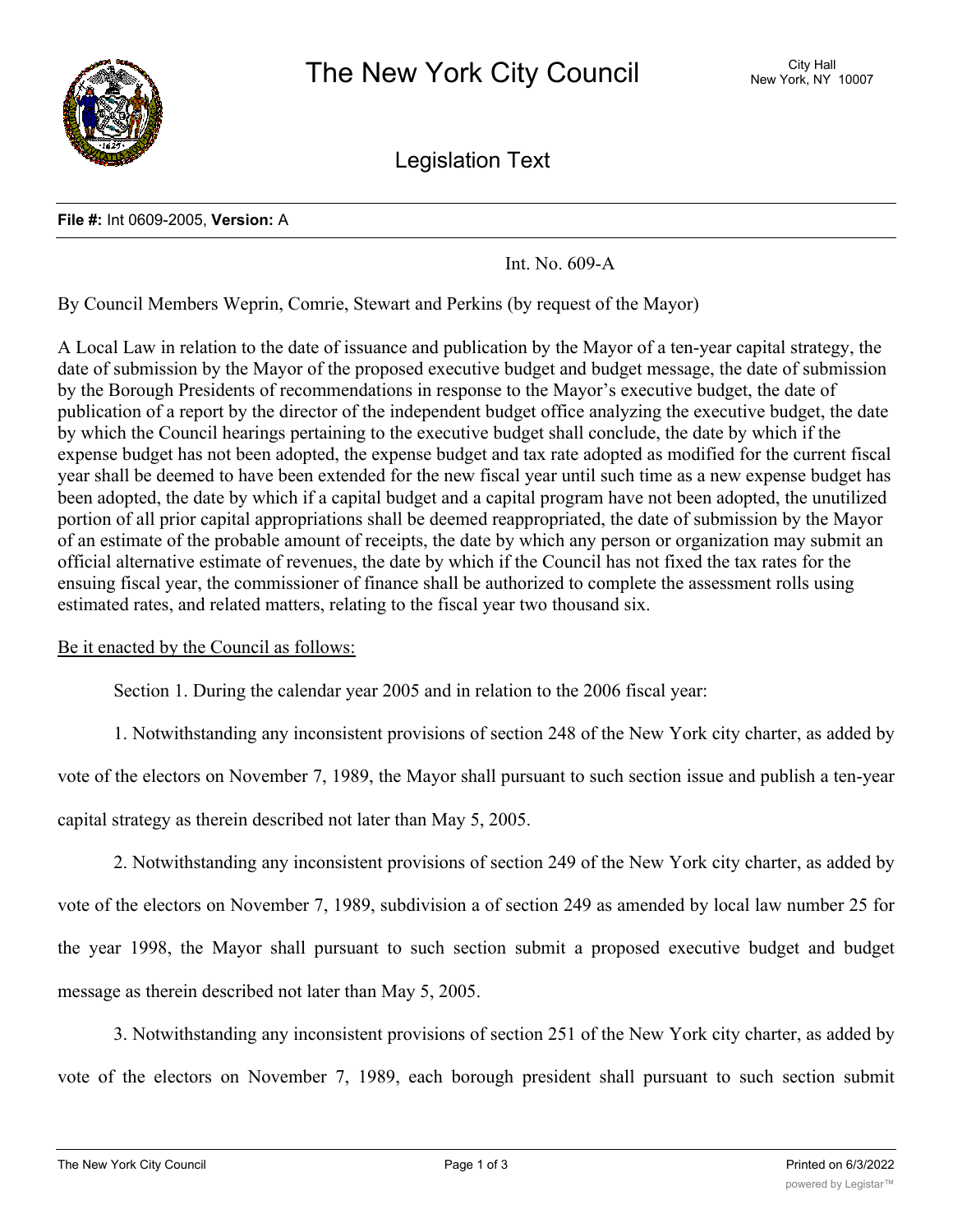recommendations in response to the Mayor's executive budget as therein described not later than May 16, 2005.

4. Notwithstanding any inconsistent provisions of section 252 of the New York city charter, as added by vote of the electors on November 7, 1989, the director of the independent budget office shall pursuant to such section publish a report analyzing the executive budget as therein described not later than May 24, 2005.

5. Notwithstanding any inconsistent provisions of section 253 of the New York city charter, as added by vote of the electors on November 7, 1989, the Council shall pursuant to such section hold hearings on the executive budget as therein described which shall conclude by June 6, 2005.

6. Notwithstanding any inconsistent provisions of subdivision d of section 254 of the New York city charter, as added by vote of the electors on November 7, 1989, and subdivision b of section 1516 of the New York city charter, as amended by vote of the electors on November 7, 1989, if an expense budget has not been adopted by June 8, 2005 pursuant to subdivisions a and b of section 254 of the New York city charter, the expense budget and tax rate adopted as modified for the current fiscal year shall be deemed to have been extended for the new fiscal year until such time as a new expense budget has been adopted.

7. Notwithstanding any inconsistent provisions of subdivision e of section 254 of the New York city charter, as added by vote of the electors on November 7, 1989, if a capital budget and a capital program have not been adopted by June 8, 2005 pursuant to subdivisions a and b of such section, the unutilized portion of all prior capital appropriations shall be deemed reappropriated.

8. Notwithstanding any inconsistent provisions of subdivision a of section 1515 of the New York city charter, as amended by vote of the electors on November 7, 1989, the Mayor shall pursuant to such subdivision prepare and submit to the Council an estimate of the probable amount of receipts as therein described not later than June 8, 2005.

9. Notwithstanding any inconsistent provisions of subdivision d of section 1515 of the New York city charter, as added by vote of the electors on November 7, 1989, any person or organization may pursuant to such